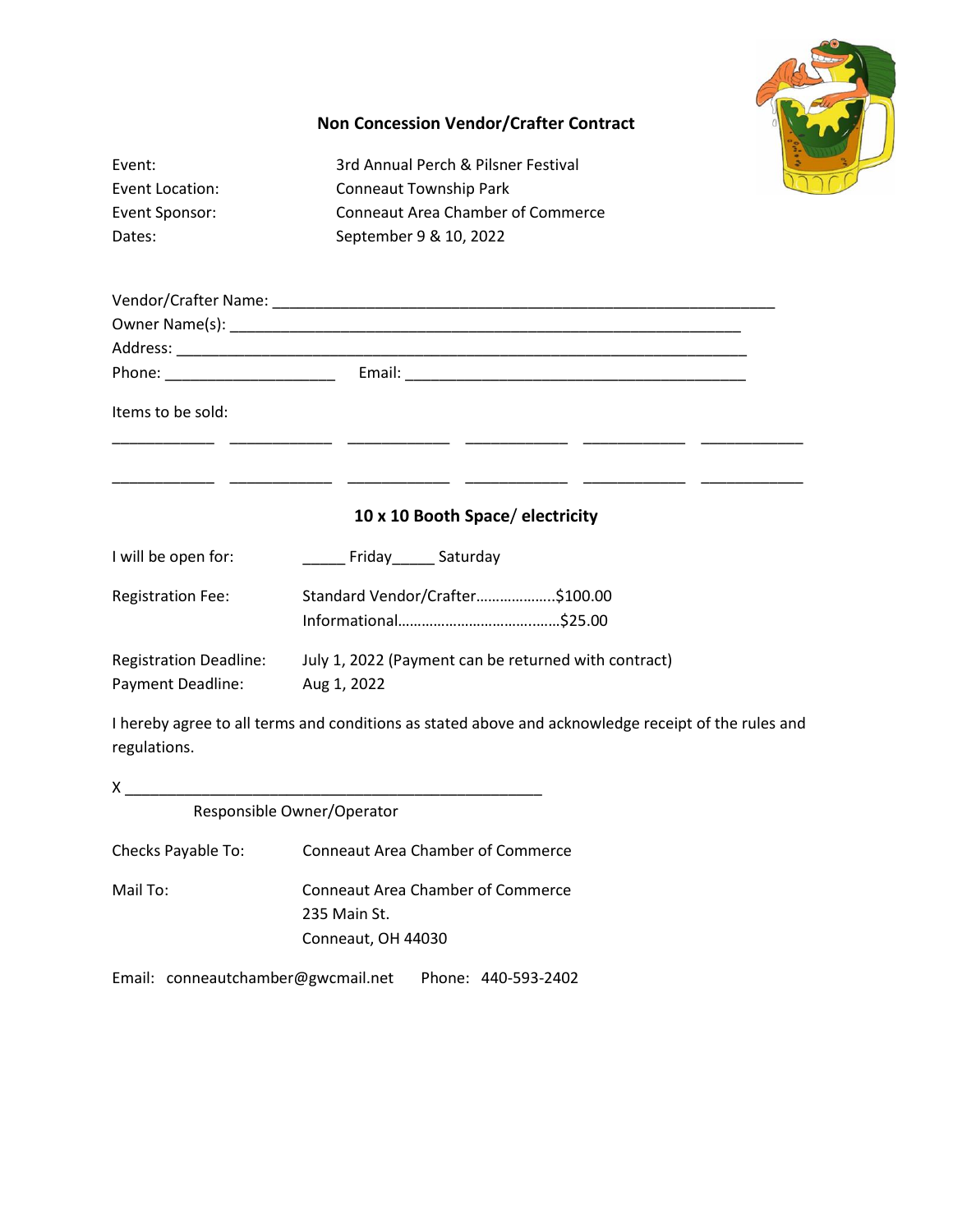## **Rules and Regulations**

#### **SET UP TIMES**

Thursday, September 8, 2022 – between 4:00 P.M. – 8:00 P.M. Friday, September 9, 2022 – after 8:00 A.M. – 10:00 A.M. Vehicles must be off roadway by 10:30 A.M. Friday, Vendors can continue to work on booths.

### **TEAR DOWN TIMES**

Sunday, September 11 after 8:00 A.M.

# *Festival Hours of Operation for Sales: 4 P.M. – 11 P.M. – Friday, 12 P.M. to 11 P.M. – Saturday*

- 1. All concession owner/operators shall be responsible to obtain and provide evidence of the appropriate required OHIO PERMIT(s) and to maintain full compliance with all legal requirements of the permit for the durations of the event. This must be received by the Conneaut Area Chamber of Commerce within 14 days of your registration. Copies may be submitted electronically. Food vendors must possess either a mobile food license issued by state/county/city agency or a temporary food license issued by The City of Conneaut Health Department. Restaurant and catering licenses ARE NOT acceptable.
- 2. All concession owner/operators shall be responsible to obtain and provide evidence or their current LIABILITY INSURANCE. This must be received by The Conneaut Area Chamber of Commerce within 14 days of your registration. Copies may be submitted electronically.
- 3. All concession owner/operators agree to hold harmless and indemnify Conneaut Township Park, its Board of Commissioners, and Conneaut Area Chamber of Commerce, for any and all liability arising from the Perch & Pilsner Festival event activities.
- 4. All concession owner/operators will take full responsibility for their respective concession throughout the duration of the Perch & Pilsner Festival.
- 5. All concession owner/operators will take full responsibility for maintaining a litter free zone around their respective concession site.
- 6. Contract, liability insurance evidence, permit evidence, is due upon arrival on site no exceptions.
- 7. All concession owner/operators will be equipped with the require fire extinguisher
- 8. All concession owner/operators will provide and use a "blue boy" for disposal of gray water.